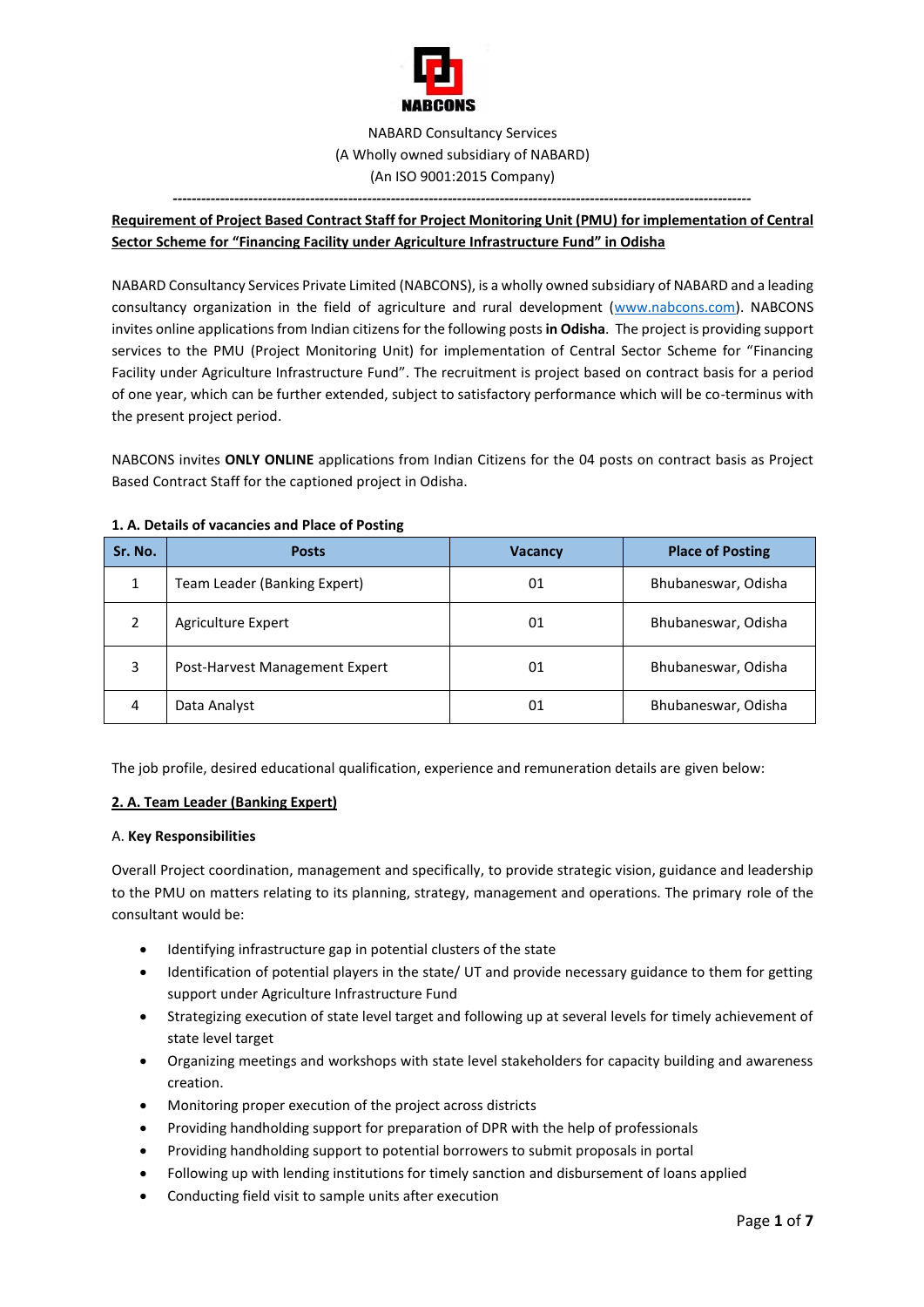- Conducting workshops and awareness programmes for FPOs, Cooperatives, SHGs and other groups
- Team Management and leadership
- Submission of Monthly Action Plan
- Submission of Monthly Progress Report
- Field visits
- Coordinating with District Level Monitoring Committee (DLMC) and State Level Monitoring Committee (SLMC)
- Submission of Documentation of success stories. Overall in charge of the PMU. He will report to NABCONS and Agriculture Dept.

### **B. Eligibility Criteria**

| <b>Criteria</b>                  | <b>Details</b>                                                                                                                                                                                                           |
|----------------------------------|--------------------------------------------------------------------------------------------------------------------------------------------------------------------------------------------------------------------------|
|                                  | MBA (Banking & Finance) from a recognized University<br>$\bullet$<br>Institute (Full time regular course) with 60% marks or<br>equivalent CGPA.                                                                          |
| <b>Educational Qualification</b> | Preference will be given to those candidates passed from Top<br>100 Management Institute (as per NIRF, Ministry of Education,<br>Gol Ranking 2020 for Management Institutes.                                             |
| <b>Experience</b>                | An expert in financial services with 10 years of experience in<br>$\bullet$<br>the banking sector. Preference will be given to those with<br>experience in agri-credit and project appraisal in the financial<br>sector. |
| <b>Other Criteria</b>            | Proficiency in using tools such as MS Office and other<br>$\bullet$<br>computer related functions for day-to-day functioning.<br>Proficiency in reading, writing and speaking English.<br>$\bullet$                      |

## **3. A. Agriculture Expert**

The primary roles and responsibilities shall be as under:

- Awareness creation among potential borrowers
- Handholding support to willing borrowers
- Providing technical inputs related to the subject
- Design and conduct of monitoring visits/studies and stake holder consultations/discussions for policy inputs/implementation of schemes
- Preparation and scrutiny of DPR
- Providing handholding support for preparation of DPR with the help of professionals
- Providing handholding support to potential borrowers to submit proposals in portal
- Following up with lending institutions for timely sanction and disbursement of loans applied
- Conducting field visit to sample units after execution
- Conducting workshops and awareness programmes for FPOs, Cooperatives, SHGs and other groups
- Assist in the development and improvement of the MIS systems to ensure effective monitoring
- Any work assigned by Team Leader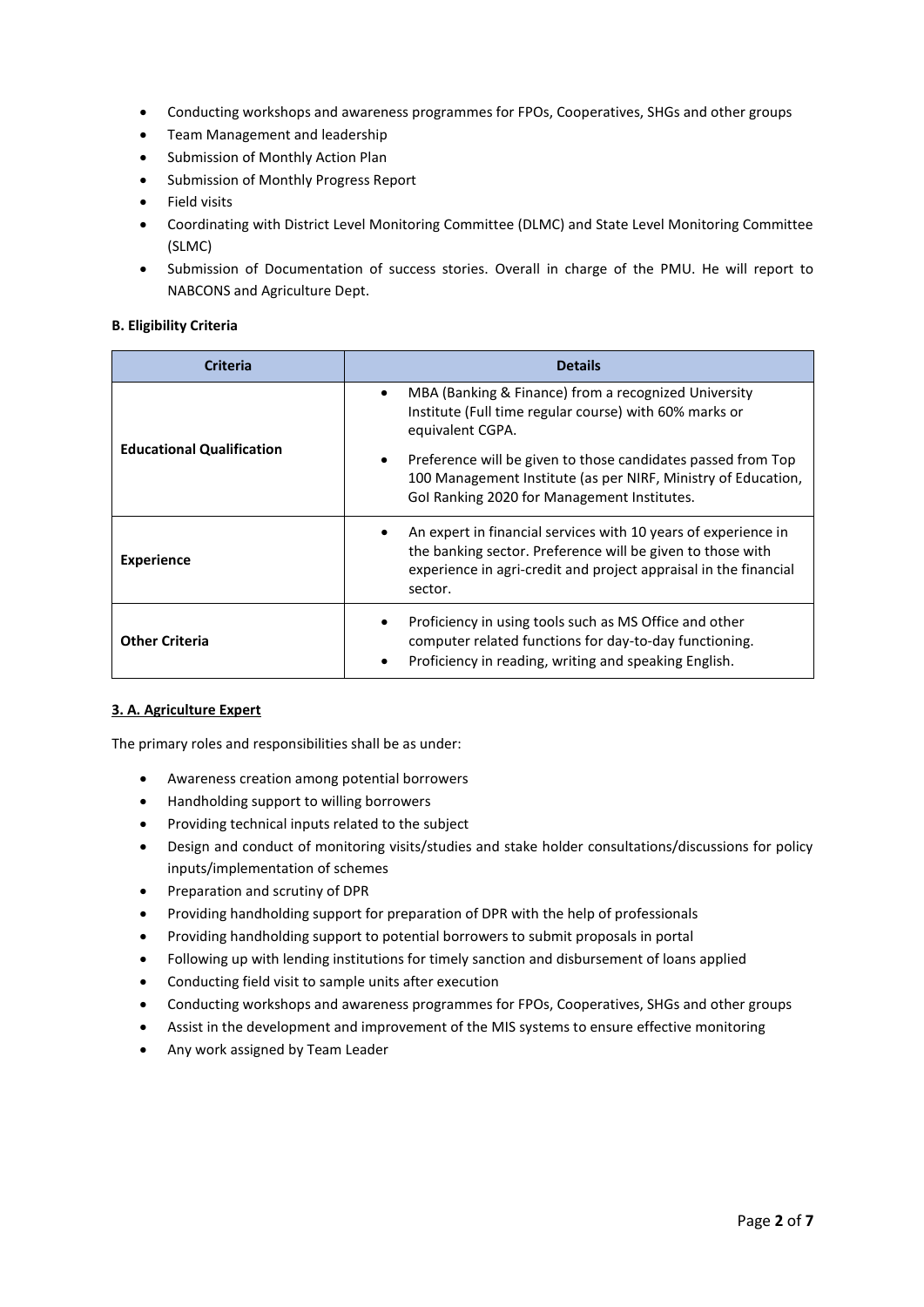### **B. Eligibility Criteria**

| <b>Criteria</b>                  | <b>Details</b>                                                                                                                                                                                                                                                                                                                                             |
|----------------------------------|------------------------------------------------------------------------------------------------------------------------------------------------------------------------------------------------------------------------------------------------------------------------------------------------------------------------------------------------------------|
| <b>Educational Qualification</b> | Post-graduation in Agri business management / PGDM from a<br>$\bullet$<br>recognized University Institute (Full time regular course) with<br>60% marks or equivalent CGPA.<br>Preference will be given to those candidates passed from Top<br>100 Management Institute (as per NIRF, Ministry of Education,<br>Gol Ranking 2020 for Management Institutes. |
| <b>Experience</b>                | 5 to 7 years of experience in the related projects. Preference<br>will be given to degree holders from reputed institutes in the<br>top slots as per NIRF ranking.                                                                                                                                                                                         |
| <b>Other Criteria</b>            | Proficiency in using tools such as MS Office and other<br>computer related functions for day-to-day functioning.<br>Proficiency in reading, writing and speaking English.                                                                                                                                                                                  |

### **4. A. Post-Harvest Management Expert**

The primary roles and responsibilities shall be as under:

- The PHME will assist the project in planning, scheduling & coordination of activities in projects pertaining to Farm level value addition through post-harvest management
- Assist the Project in identifying the weak areas with reference to PHM of identified agricultural and horticultural commodities and work out possible interventions to mitigate the problems at different steps of the value chain.
- Liaise and coordinate with all stakeholders/relevant private sectors participants (e.g. agribusiness entrepreneurs, processors, exporters, banks and other service providers etc.,) who would be potentially interested in the development of post-harvest business propositions in the project area, and also with other similar projects in the state
- Preparation and scrutiny of DPRs
- Providing handholding support for preparation of DPR with the help of professionals
- Providing handholding support to potential borrowers to submit proposals in portal
- Following up with lending institutions for timely sanction and disbursement of loans applied
- Conducting field visit to sample units after execution
- Conducting workshops and awareness programmes for FPOs, Cooperatives, SHGs and other groups
- Documenting success stories, best practices, innovative models in PHM emerging from project interventions and disseminating these at relevant forums
- Participate in workshops and learning/exchange forums as needed.
- Any work assigned by Team Leader

### **B. Eligibility Criteria**

| <b>Criteria</b>                  | <b>Details</b>                                                                                                                                                                                                         |  |
|----------------------------------|------------------------------------------------------------------------------------------------------------------------------------------------------------------------------------------------------------------------|--|
| <b>Educational Qualification</b> | Post-Graduate in Food technology/ Food science/ Food<br>$\bullet$<br>processing / Post harvest management from a recognized<br>university / Institute (Full time regular course) with 60% marks<br>or equivalent CGPA. |  |
|                                  | Preference will be given to those candidates passed from Top<br>$\bullet$<br>100 Management Institute (as per NIRF, Ministry of Education,<br>Gol Ranking 2020 for Management Institutes.                              |  |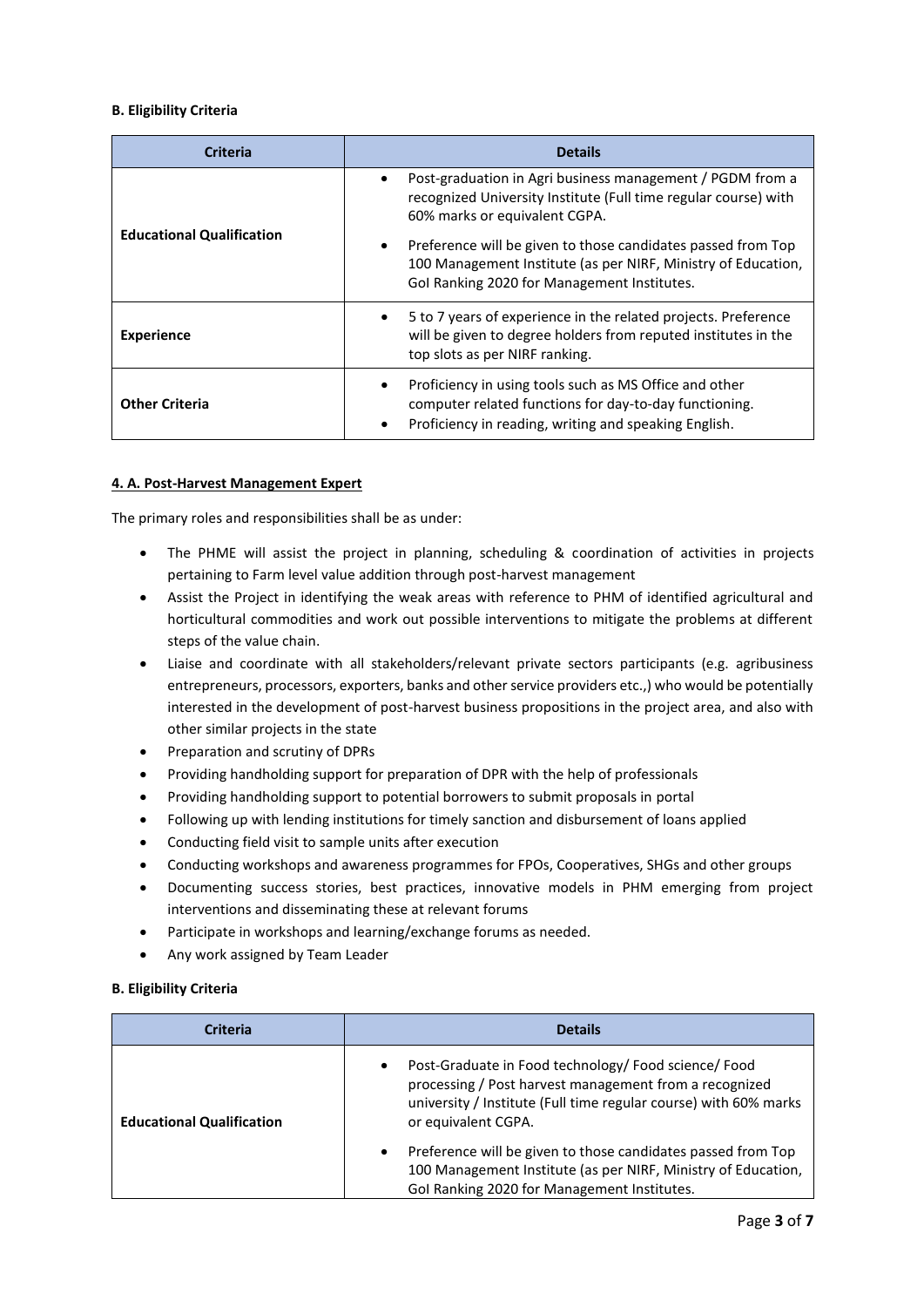| <b>Experience</b>     | Specialization in agri-supply chain, with 5 to 7 years of<br>experience in related projects. Preference will be given to<br>degree holders from reputed institutes as per NIRF ranking |
|-----------------------|----------------------------------------------------------------------------------------------------------------------------------------------------------------------------------------|
| <b>Other Criteria</b> | Proficiency in using tools such as MS Office and other<br>computer related functions for day-to-day functioning<br>Proficiency in reading, writing and speaking English                |

## **5. A. Data Analyst**

The primary roles and responsibilities shall be as under:

- Design various formats, templates, dashboards etc for comprehensive monitoring of the scheme
- Perform data analysis for generating reports on periodic basis.
- Provide support and maintenance for Management information systems (MIS).
- Oversee and carry out the development and implementation of technology related user-training programs.
- Develop MIS documentation to allow for smooth operations and easy system maintenance.
- Provide strong reporting and analytical information support to management team.
- Responsible for creating and managing the various databases required for AIF scheme performance
- Develop and implement MIS policies to ensure data accuracy and security.
- Develop and maintain system plan including operational requirements as per the AIF Standard Operating Procedures
- Conduct training on MIS activities to increase staff expertise.
- Designing, monitoring, analysing, and troubleshooting IT systems.
- Ensure timely and accurate generation MIS reports.
- Identify and recommend improvements to established procedures, forms and workflows.
- Prepare periodic report and make it available for all team for effective monitoring
- Support stakeholders in resolving all technical issues related to data management and online processes on the portal of AIF.
- Coordinate with all external agencies/partners for resolving issues related to online data management and processes.
- Any other work assigned from time to time.

### **B. Eligibility Criteria**

| Criteria                         | <b>Details</b>                                                                                                                                                                                                                                                                                                                  |
|----------------------------------|---------------------------------------------------------------------------------------------------------------------------------------------------------------------------------------------------------------------------------------------------------------------------------------------------------------------------------|
| <b>Educational Qualification</b> | B Tech in Computer Applications/IT from a recognized<br>university / Institute (Full time regular course) with 60% marks<br>or equivalent CGPA.<br>Preference will be given to those candidates passed from Top<br>100 Management Institute (as per NIRF, Ministry of Education,<br>Gol Ranking 2020 for Management Institutes. |
| <b>Experience</b>                | 3 to 5 years of experience in the related projects<br>$\bullet$                                                                                                                                                                                                                                                                 |
| <b>Other Criteria</b>            | Proficiency in using tools such as MS Office and other<br>$\bullet$<br>computer related functions for day-to-day functioning.<br>Proficiency in reading, writing and speaking English.<br>٠                                                                                                                                     |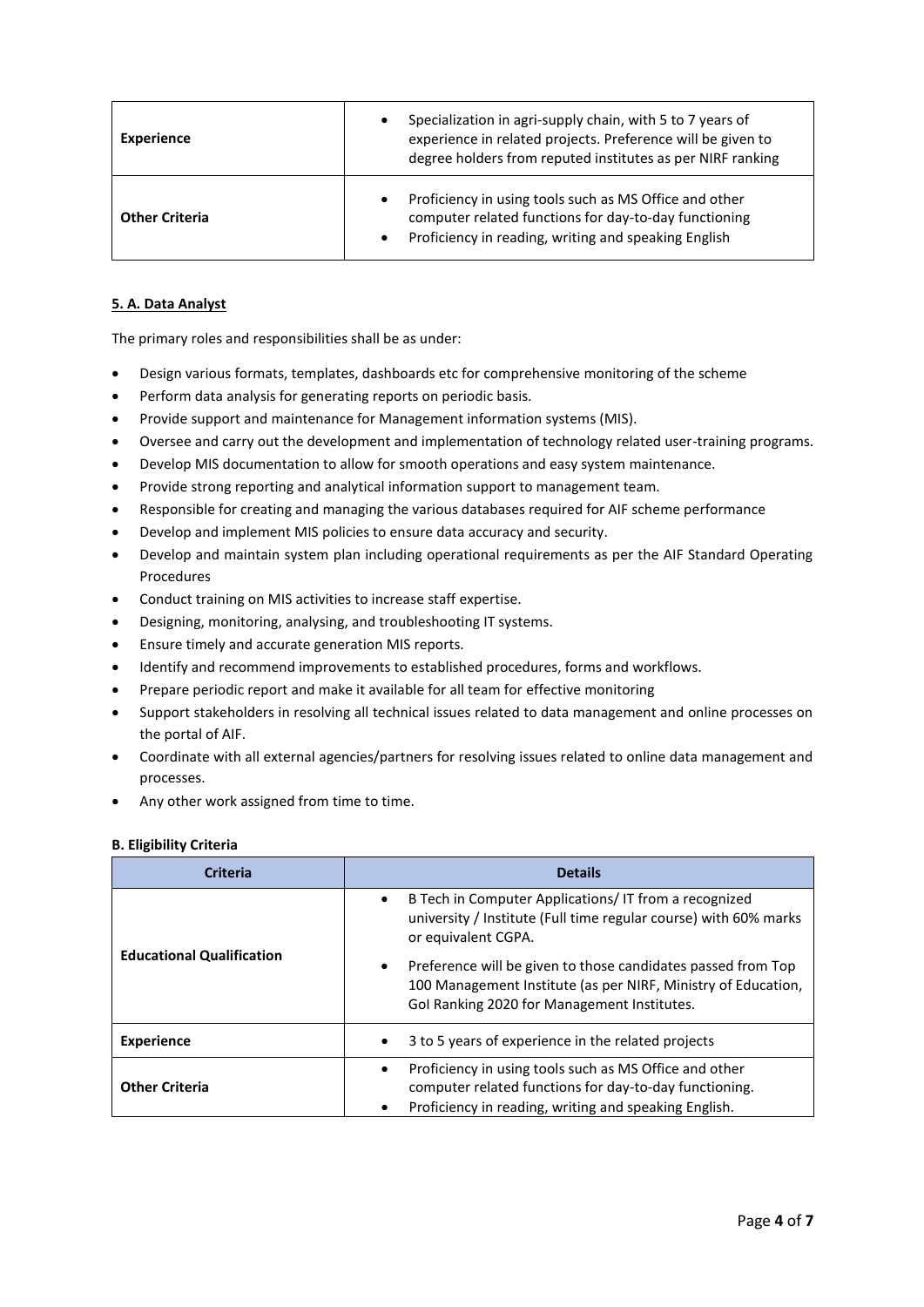### **6. Age Criteria**

| <b>Position</b>                  | Age (as on 30 April 2022) |
|----------------------------------|---------------------------|
| Team Leader (Banking Expert)     | Not exceeding 50 years    |
| <b>Agriculture Expert</b>        | Not exceeding 45 years    |
| Post – Harvest Management Expert | Not exceeding 45 years    |
| Data Analyst                     | Not exceeding 40 years    |

### **7. Remuneration**

Candidate will be paid consolidated remuneration based on the experience, educational qualification and overall suitability of the candidate for the post as under:

| <b>Post</b>                      | <b>Monthly remuneration</b>         |
|----------------------------------|-------------------------------------|
| Team Leader (Banking Expert)     | Rs.75,000 - Rs.1,00,000 (Per Month) |
| Agriculture Expert               | Rs.50,000 - Rs.70,000 (Per Month)   |
| Post - Harvest Management Expert | Rs.50,000 - Rs.70,000 (Per Month)   |
| Data Analyst                     | Rs.30,000 - Rs.40,000 (Per Month)   |

The candidates will be liable for tax liabilities under section 194J of the Income Tax Act & Rules in force and the tax will be deducted at source.

#### **Other Facilities**

In addition to the remuneration as mentioned above other facilities as under will also be provided:

| Sr. No | <b>Particulars</b>                                              | <b>Eligibility as per post</b>     |
|--------|-----------------------------------------------------------------|------------------------------------|
| A      | <b>Allowance during field visits</b>                            |                                    |
|        | Travelling allowance, halting<br>allowance and local conveyance | As per Government of Odisha norms. |
| в      | Leave                                                           |                                    |
|        | Permissible absence                                             | One leave per month                |

**Note:** Other than the above, the consultants are not eligible for any other facilities/allowance like leave encashment, performance bonus, leave travel concession, etc.

### **8. Contract Period**

The Project Based Contract Staff (PBCS) would be hired on contract basis initially for a period upto 30 April, 2023 which may be extended based on the requirement of the project and performance or will be co-terminus with the project period.

### **9. Termination of contract**

Initial 03 months will be probation period during which NABCONS shall have the right to terminate the services of the individual without any notice period or assigning any reason. Thereafter, the contract is terminable by giving 03 months' notice period on either side as per NABCONS policy.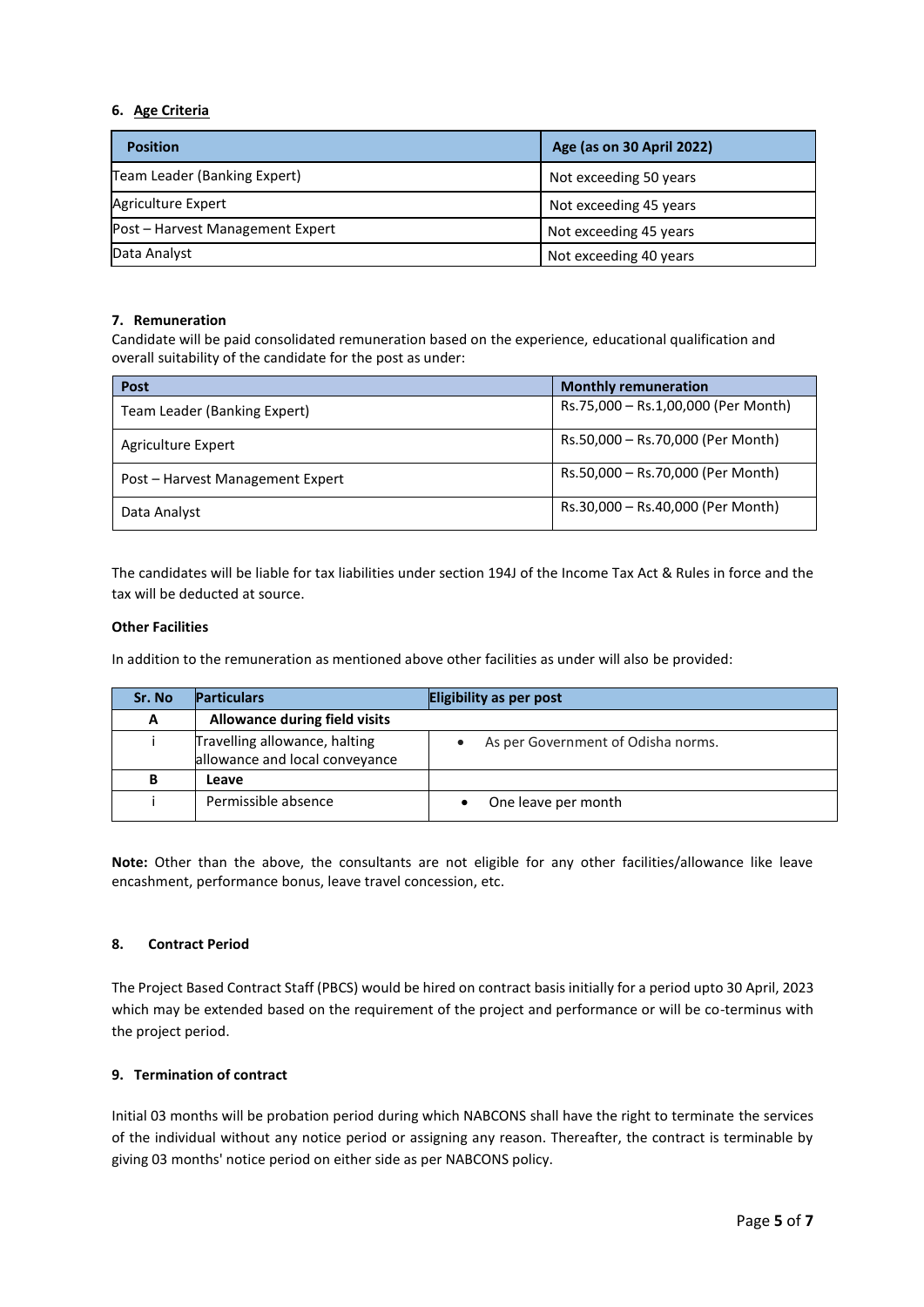#### **10. How to Apply**

Interested candidates may apply online in the prescribed format within 14 days from 18.05.2022 to 31.05.2022 by Clicking links and filling the details therein:

| Sr. No | Name of the Post                 | Link                                |
|--------|----------------------------------|-------------------------------------|
|        | Team Leader (Banking Expert)     | https://forms.gle/6t8K6mbTt8vjhkNHA |
|        | Agriculture Expert               | https://forms.gle/eRwr8gGVoENSpfSi8 |
| 3      | Post – Harvest Management Expert | https://forms.gle/MXmGhSASJUg4PPuF6 |
| 4      | Data Analyst                     | https://forms.gle/H7F5843tJz68fgAJ9 |

In case the above link does not work, you may also copy and paste the link in your web browser and fill the details therein.

#### **Instructions**

- i. Before applying, candidates should read all the instructions carefully and ensure that they fulfil all the eligibility criteria for the post. NABCONS would admit candidates on the basis of the information furnished in the ON-LINE application and shall verify their eligibility at the stage of interview/ joining. If, at any stage it is found that any information furnished in the ON-LINE application is false/incorrect or if according to the NABCONS, the candidate does not satisfy the eligibility criteria for the post, his/her candidature will be cancelled and he/she will not be allowed to appear for the interview/joining/ not allowed to continue, if joined.
- ii. Candidates are requested to apply only ON-ONLINE through NABCONS website (www.nabcons.com). No other mode of submission of application will be accepted.

### iii. **Important Dates/ Timelines**

| Last date for submission of online<br>applications                      | 31.05.2022 Midnight |
|-------------------------------------------------------------------------|---------------------|
| NABCONS reserves the right to make change in the dates indicated above. |                     |

Please note that corrigendum, if any, issued related to the above advertisement will be published only on NABCONS website (www.nabcons.com).

#### **11. General Information**

- Only shortlisted candidates will be called for the Interview. Location for the Interview will be indicated in the call letter. The candidates may kindly note that any cost incurred by them for attending the interview will not be reimbursed by NABCONS.
- The interview may be held in person or through virtual mode as may be required.
- The applicant may submit the declaration in the Google form with respect to the education qualification and experience. Self-attested copies of education qualifications and experience certificates are to be compulsorily submitted at the time of the interview. Original documents would be required for verification.
- Place of posting for all the positions will be at Bhubaneswar, Odisha. Further, as a part of their functioning, the above consultants may be required to travel across the State of Odisha and other parts of the country from time to time.